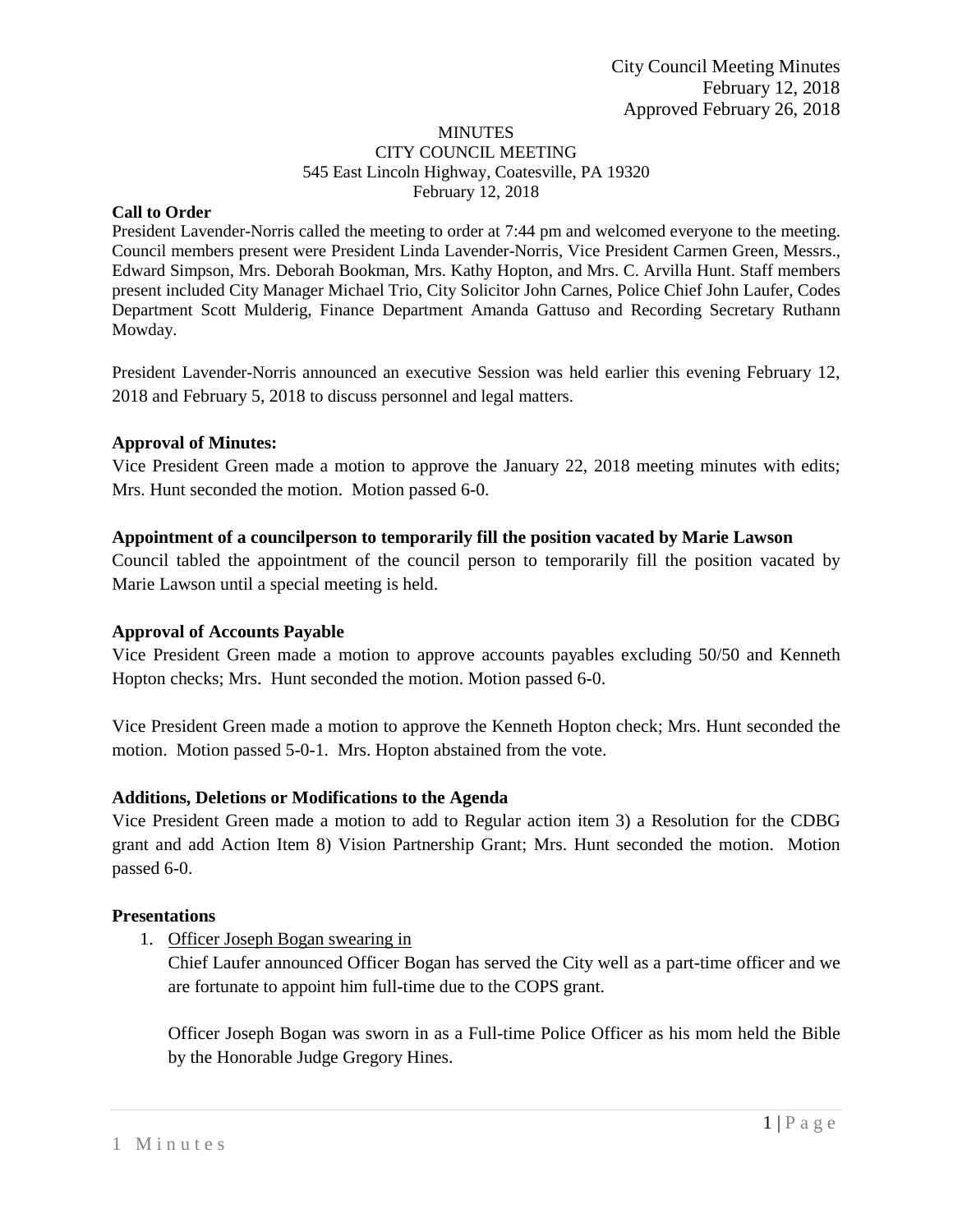# 2. Opiate Crisis - Sonia Huntzinger and Lula Defersha

Ms. Huntzinger introduced Lula Defersha. Ms. Deferesha announced Coatesville presents Free community Naloxone training. Free dose of Naloxone for the first 25 attendees provided. By Pro-Act. Good Fellowship has partnered with Chester County Department of Drug and Alcohol Services to reduce the incidence of accidental overdoses. The event is Wednesday, February 21, 2018 from 6:30 to 8:00 pm at the Brandywine Center.

## 3. Letters of Recognition

Council awarded Marie Lawson and Joseph Hamrick with a Certificate of Appreciation. In recognition of the time and effort put into the City of Coatesville.

## 4. Victory Sports – Michael Riddick

Mr. Riddick explained the Victory Sport Complex is a public venue with the emphasis on multipurpose, multi-functional indoor/outdoor sport and athletics environment, live events (community based and ticketed events), corporate meetings and events, flat show/conferences. The approach includes a focus on energy efficiency, sustainability, technology, business partnerships, customer service and the customer experience.

The multi-functional venue proposes; 4 regulation sized soccer fields, ten collegiate sized basketball courts, one championship basketball court, cheer/gymnastics/dance practice area, 50 yd. turf training area, world class fitness and training facilities, spacious group and specialized fitness rooms, community meeting room/space, and Olympic style weight lifting area for elite athlete training, welcoming and communal lounge area, catering to individuals, teams and families alike.

## **Citizens' Hearings –** *Regular Action Items Only* **(3 Minutes)**

### Dave Terry

Mr. Terry asked for an additional day April 30, 2018 added to the F.I.S.H Rodeo for the VA Output Program calling Healing Waters. Council asked Mr. Terry to submit an application with the added date.

### Fran Scamuffa

Ms. Scamuffa questioned the withdrawals from the Trust Fund.

### Dave DeSimone

Mr. DeSimone questioned the biennial inspections. He does not support them. All homes should be included (homeowners) not just landlords.

### Joseph Leofsky

Mr. Leofsky questioned biennial inspections. He stated it is not legal and is discriminatory.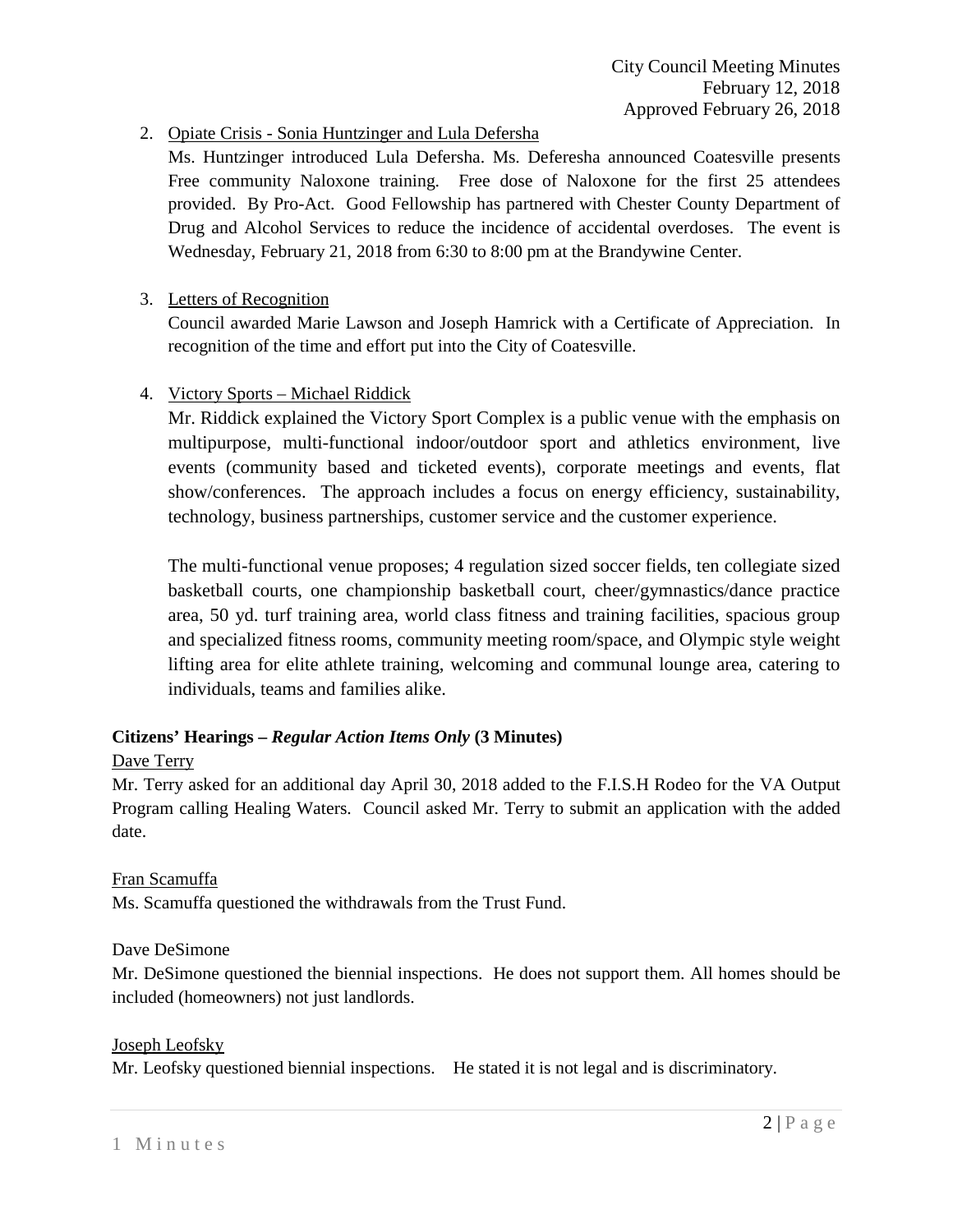Mrs. Bookman made a motion to close citizens' hearings on regular action items only; Vice President Green seconded the motion. Motion passed 6-0.

### **Regular Action Items**

1. Receive and consider a Resolution to apply to Chester County for a Municipal Grant for Improvements to Palmer Park. Matching funds are already provided for, due to funding from the American Water Foundation Charitable Grant and ArcelorMittal. Vice President Green made a motion to approve a Resolution to apply to Chester County for a Municipal Grant for Improvements to Palmer Park. Matching funds are already provided

for, due to funding from the American Water Foundation Charitable Grant and ArcelorMittal; Mrs. Bookman seconded the motion. Motion passed 6-0.

2. Receive and consider 1<sup>st</sup> Reading an Ordinance of the City of Coatesville, enacted pursuant to the Local Economic Revitalization Tax Assistance Law (LERTA), authorizing tax exemptions from property tax for certain deteriorated industrial, commercial or other business property in the City's "MU" Mixed Use Development Overlay; defining eligible LERTA areas and eligible properties; setting a maximum exemption amount and an exemption schedule; and providing a procedure for securing an exemption and rescinding Ordinance No. 1306-2008

Mrs. Hunt made a motion to approve First Reading an Ordinance of the City of Coatesville, enacted pursuant to the Local Economic Revitalization Tax Assistance Law (LERTA), authorizing tax exemptions from property tax for certain deteriorated industrial, commercial or other business property in the City's "MU" Mixed Use Development Overlay; defining eligible LERTA areas and eligible properties; setting a maximum exemption amount and an exemption schedule; and providing a procedure for securing an exemption and rescinding Ordinance No. 1306-2008; Mrs. Hopton seconded the motion. Motion passed 6-0.

- 3. Receive and consider confirmation of authorization of City Manager and other City Officials to approve 2017 CDBG – Coatesville Street and Train Station Renovations (Contract amount up to \$370,000.00 for services 2018-2019) and Resolution. Mrs. Hunt made a motion to approve authorization of the City Manager and other City Officials to approve 2017 CDBG – Coatesville Street and Train Station Renovations (Contract amount up to \$370,000.00 for services 2018-2019) and Resolution; Vice President Green seconded the motion. Motion passed 6-0.
- 4. Receive and consider request by DEPG to amend the Mixed Use District to provide additional signage

Mrs. Hunt made a motion to accept a petition by DEPG to review amending the Mixed Use District to provide additional signage; Mr. Simpson seconded the motion. Motion passed 6- 0.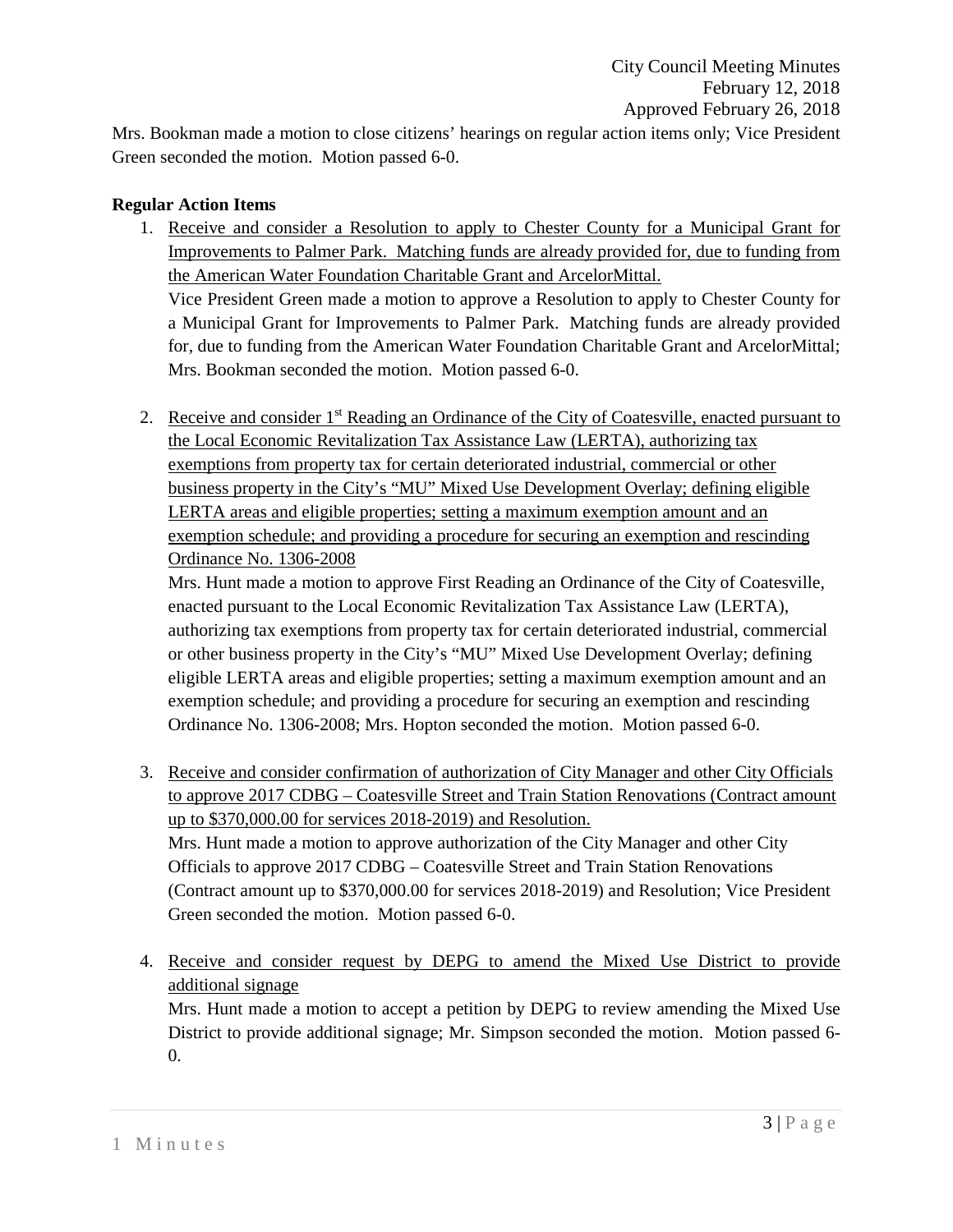5. Receive and consider appointment of primary and secondary members to the Western Chester County Council of Governments

Vice President Green made a motion to appoint Deb Bookman as primary and Carmen Green as secondary members to the Western Chester County Council of Governments; President Lavender-Norris seconded the motion. Motion passed 6-0.

6. Receive and consider adoption of Civil Service part time eligibility list for the Police Department

President Lavender-Norris announced the appointment of part-time patrol officers, the Civil Service Commission has provided us with the certified list of applicants who have successfully completed the oral and written exams for appointment. The Third Class City Code requires that the Chief of Police nominate a candidate from among the three highest ranked applicants on the eligibility list. These appointments are for the position of part-time Patrol Officer within the Coatesville Police Department. Any candidate who is eligible for veterans' preference under the Third Class City Code, appearing on the list of four candidates must be selected. Candidates appointed tonight by council will be conditionally appointed subject to successful completion of a background check, medical and psychological evaluation.

The first list of four candidates for consideration by Council are ranked by score as follows: 1. Paul C. Frie (vet)\* 2. Matthew M. Diemeio (vet) 3. Brian J. Douglas and 4. Stephen J. Mengini. From this list, Chief Laufer has nominated Paul C. Frie for conditional appointment as a part-time Patrol Officer in the City Police Department.

Mrs. Hunt moved that Paul C. Frie be appointed as a part-time Patrol Officer in the City Police Department subject to successful completion of a background check, physical and psychological examination; Vice president Green seconded the motion. The motion carries and Paul C. Frie is appointed as a Patrol Officer on a part-time basis, subject to successful completion of a background check, medical and psychological exam 6-0.

Mr. Simpson moved that Matthew M. Diemedio be appointed as a part-time Patrol Officer in the City Police Department subject to successful completion of a background check, physical and psychological examination; Vice President Green seconded the motion. The motion carries and Matthew M. Diemedio is appointed as a Patrol Officer on a part-time basis, subject to successful completion of a background check, medical and psychological exam 6-0.

Mrs. Hunt moved that Brian J. Douglas be appointed as a part-time Patrol Officer in the City Police Department subject to successful completion of a background check, physical and psychological examination; Vice president Green seconded the motion. The motion carries and Brian J. Douglas is appointed as a Patrol Officer on a part-time basis, subject to successful completion of a background check, medical and psychological exam 6-0.

Mrs. Hunt moved that Stephen J. Mengini be appointed as a part-time Patrol Officer in the City Police Department subject to successful completion of a background check, physical and psychological examination; Mr. Simpson seconded the motion. The motion carries and Stephen J. Mengini is appointed as a Patrol Officer on a part-time basis, subject to successful completion of a background check, medical and psychological exam 6-0.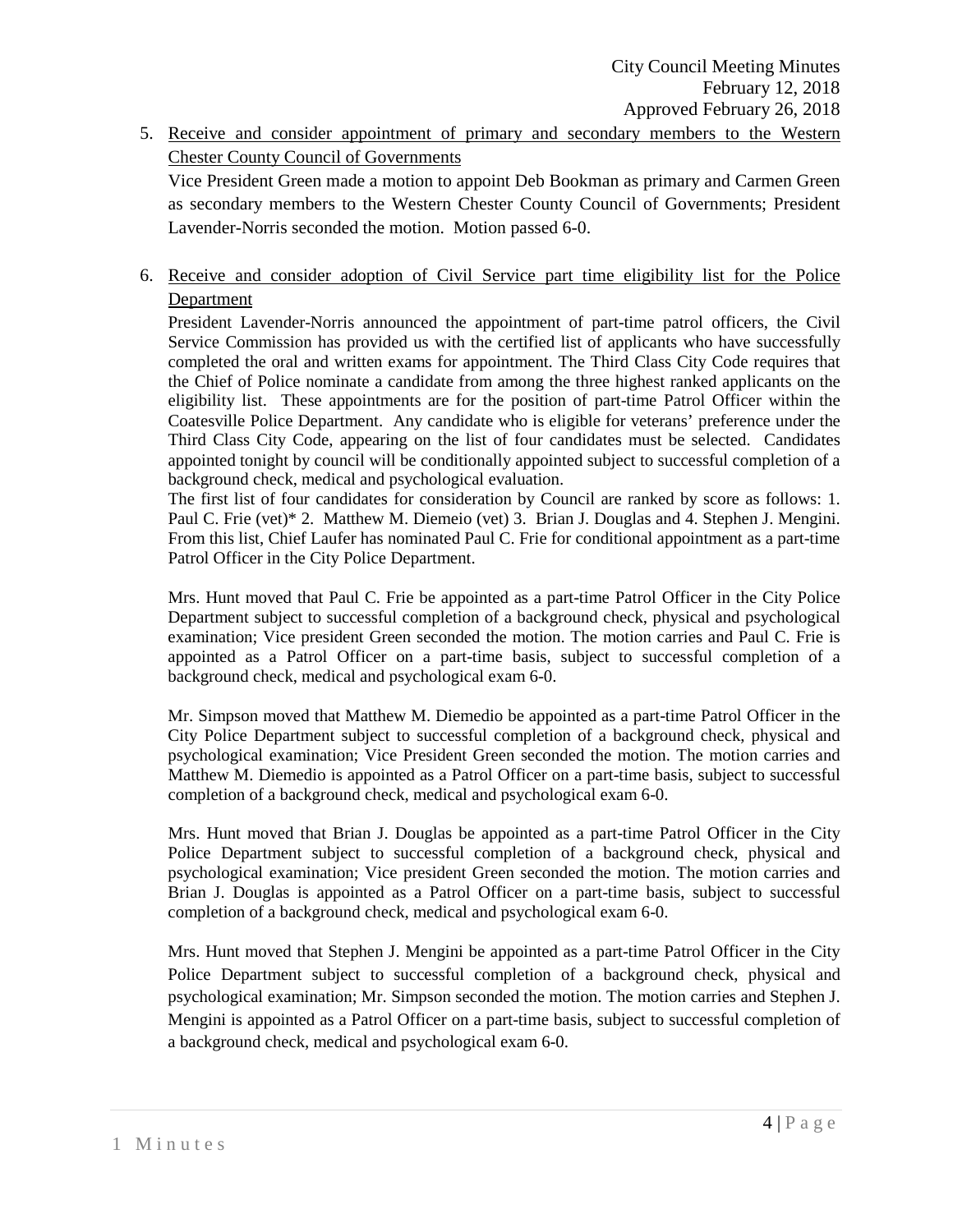- 7. Receive and consider approval to offer conditional offers of employment to the first four (4) officers from the part time eligibility list Approved with action item 6.
- 8. Receive and consider Vision Partnership Program grant Vice President Green made a motion to proceed with the Vision Partnership Program (VPP) Grant; Mrs. Hunt seconded the motion. Motion passed 6-0.

Vice President Green made a motion to add action item 9) Appoint UCC Board of Appeals Members; Mrs. Hunt seconded the motion. Motion passed 6-0.

### **Citizens's comments on action item 9)**

Paul Evans

Mr. Evans stated he is glad it is up for discussion.

9. Receive and consider appointment of UCC Appeals Board members

Mrs. Bookman made a motion to appoint Chris Macolini to the UCC Boards of Appeals for the term 2016-2020 and Joseph Hamrick to the UCC Board of Appeals for the term 2015- 2019; Vice President Green seconded the motion. Motion passed 6-0.

Mrs. Hunt made a motion to close action items; Mrs. Bookman seconded the motion. Motion passed 6-0.

### **Discussion Item**

1. Biennial Inspections

Vice President Green explained she would like to speak to Mr. DeSimone regarding the biennial inspections. Mr. Mulderig explained the Codes Department has not been dong the inspections.

2. Liaisons for Departments and Commissions

Mrs. Hunt - Finance Department Mr. Simpson – Public Works and Police Vice President Green – Fire and Planning Commission Mrs. Bookman – Finance and Administration Mrs. Hopton – Codes Department President Lavender-Norris will oversee all departments

3. Tax and Trash Bills

Vice President Green announced a letter was included with the taxes. It should have been sent out beforehand. When making a change a notice should be sent out to the residents.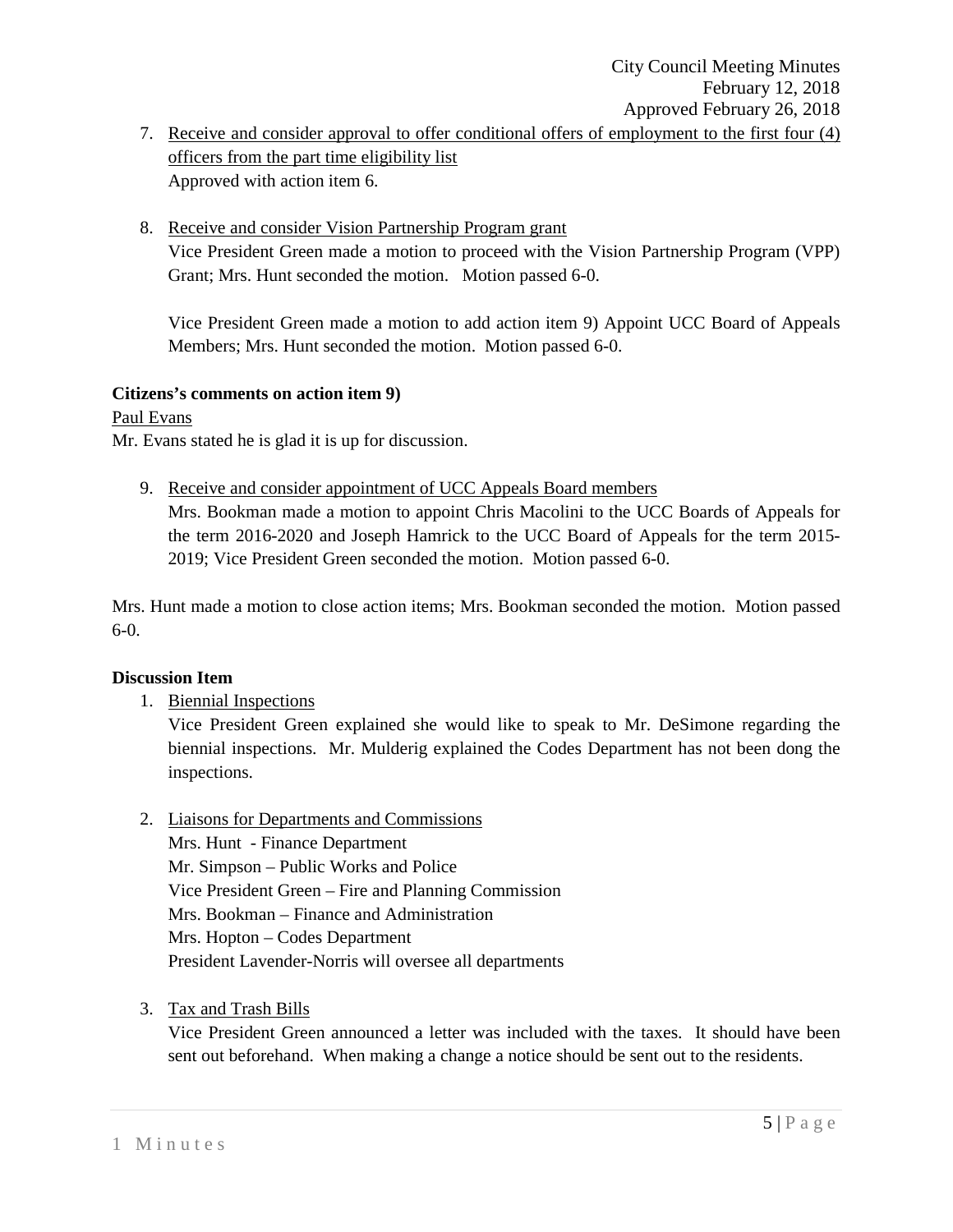4. Trust Fund - Investing of Funds and tax base sharing

Mrs. Bookman stated she has been looking over the past years minutes and looking how the Trust Fund has dwindled. Is looking into ways on how to replenish the Fund. The City should explore Tax Base Sharing. There is an urgency, urgency, the Trust Fund is going down. Mr. Simpson asked for something in case law that say we can take the money out. Mr. Carnes said he would pull that together and summarize the information.

### 5. City Hall Contractors certified payroll

Vice President Green questioned the information provided and asked for clarification.

6. WCCCOG

Mrs. Bookman stated she is excited to be part of the WCCCOG. She reminded Council members of their required FEMA training. There is onlie training or hands on training for newly elected officials.

7. Agreements/Contracts and City Engineering

Mrs. Bookman asked for a better understanding on contracts and is there a threshold of amount charged. Mr. Trio explained that some items are covered by escrows or grants. There are some Townships who put their engineering on retainers.

8. City Engineering Company Discussed in previous discussion item.

Mrs. Bookman suggested looking into updating the City's website and format.

### **Solicitors Report**

John Carnes announced:

- City Hall Renovations Project is moving forward
- Saha worked with Cedarville Engineering and subdivision plans have been signed by West Caln Township and Valley Township
- LERTA First reading approved and public hearing will be advertised for next meeting
- $\bullet$  4<sup>th</sup> Avenue Project worked with Pennoni Associates engineers to develop Right of Way Agreements and Temporary Construction Easements for 14 properties on 4<sup>th</sup> Avenue
- DEPG Petition for Zoning Ordinance Amendment to add additional signage in Multi-Use District
- Assisted with various miscellaneous matters involving litigation and enforcement and has assisted the City in its interpretation of codes, rules and regulations and various personnel matters.

## **City Manager's Report**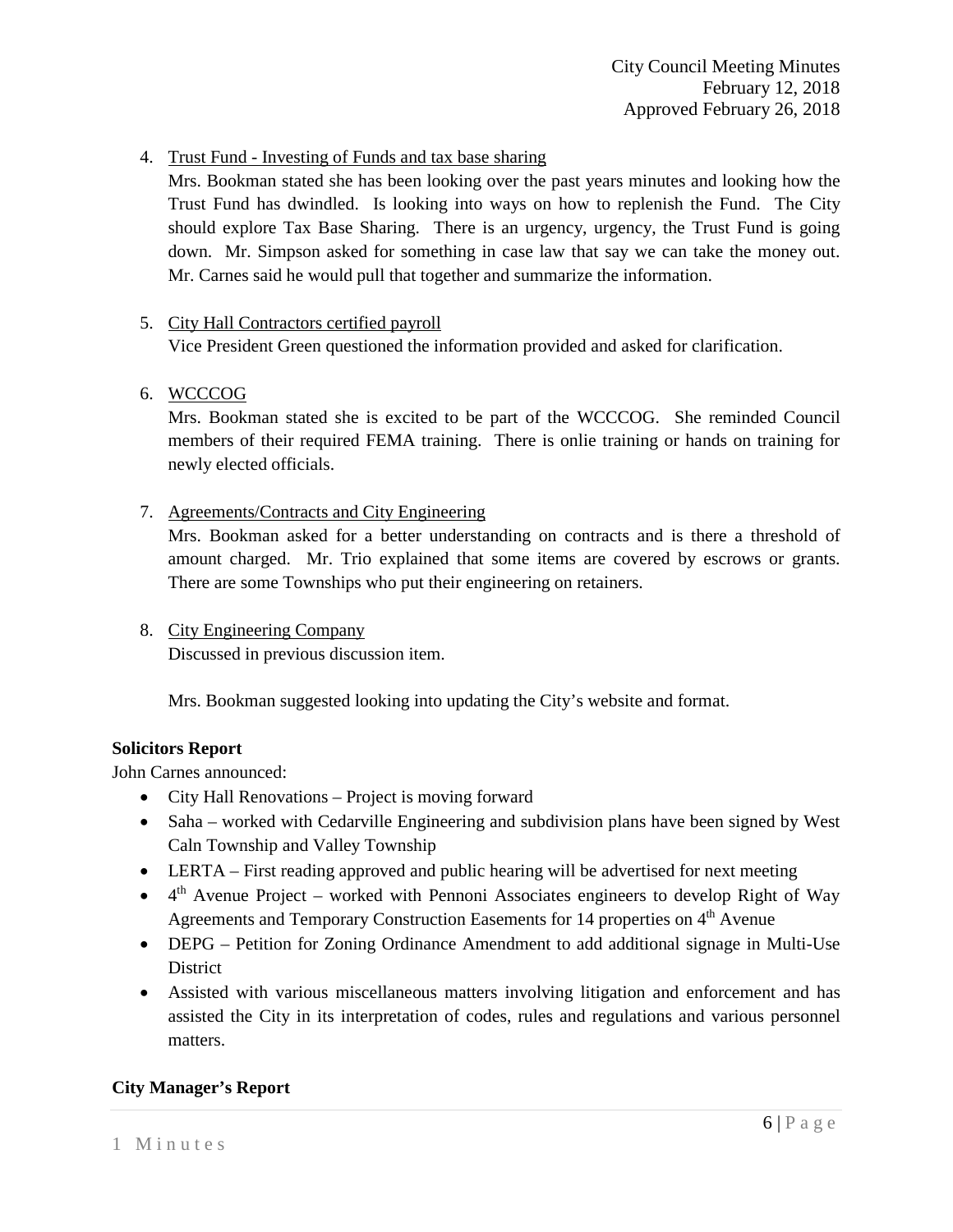Mr. Trio announced:

- A onetime notification/reminder follow up post card is being developed for trash fee/real estate bill
- Meeting with AFSCME on their contracts
- City Hall renovation project local labor employment verifications have been submitted
- RDA is currently working on future land development possibilities
- 83 building permits including 50 rental permits issued
- DEPG land development application under review
- LERTA proposed for the Mixed Use Development Area
- Governor Wolf announced that a transportation investment in the City of Coatesville is a key step in making the Coatesville Gateway Redevelopment revitalization project a reality.
- Funding provided by Chester County via CR<sub>p</sub> Program has been increase to 1.7 million to fully fund all the improvements for Route 82 and Lincoln Highway
- CDBG programming contract has been provide by CCDC to authorize \$370,000 allocation through County Commissioners. Submitting ASDA grant to help cover cost of front end loader
- Inspection done on Public Works building

## **Citizens' Hearings –** *Non-Agenda Items Only* **(3 Minutes)**

### Fran Scamuffa

Ms. Scamuffa read a section of the Code 2-405 regarding Relationship to Council. She feels boundaries are being crossed.

## Joe Leofsky

Mr. Leofsky inquired about the legality of appointing members to a board without being advertised. He asked the definition of irrevocable. He asked for a copy of the Legal report from Mr. Carnes regarding the withdrawals from the trust.

### Tanya Wood

Ms. Wood stated no letters were sent to homeowners regarding the Solid Waste Fee being added to the Real Estate Bill. This changes annual escrow amounts. Vice President Green apologized and stated a post card will be going out to residents.

## Joseph Gallagher

Mr. Gallagher voiced his concerns regarding the stop order placed on adjoining property and he was allowed to open up his business. He stated he heard derogatory comment regarding his land lord. President lavender-Norris explained she could not discuss due to a legal matter.

## Hadiya Jones-Powell